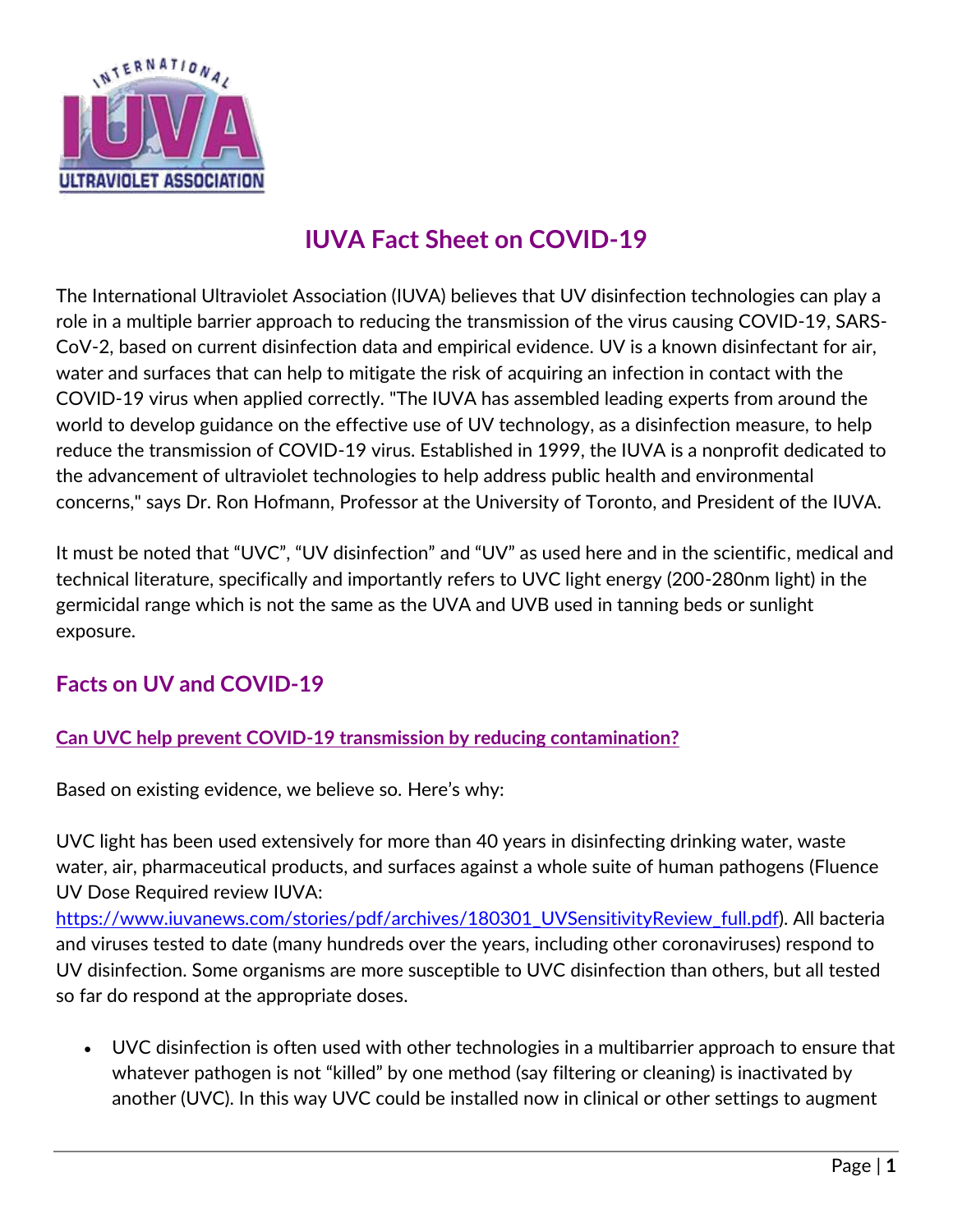existing processes or to shore up existing protocols where these are exhausted by excessive demands due to the pandemic.

- UV light, specifically between 200-280nm $\mathbb{H}$  (UVC or the germicidal range), inactivates (aka, 'kills') at least two other coronaviruses that are near-relatives of the COVID-19 virus: 1) SARS-CoV-1 $^{\rm [iii]}$  and 2) MERS-CoV $^{\rm [iii]}$  [iv] [v]. An important caveat is this inactivation has been demonstrated under controlled conditions in the laboratory. The effectiveness of UV light in practice depends on factors such the exposure time and the ability of the UV light to reach the viruses in water, air, and in the folds and crevices of materials and surfaces.
- COVID-19 infections can be caused by contact with contaminated surfaces and then touching facial areas (less common than person-to-person, but still an issue)<sup>[\[vi\]](x-webdoc://DE18E857-3EC0-4071-906B-C0EE1FC5EA0B/#_edn6)</sup>. Minimizing this risk is key because COVID-19 virus can live on plastic and steel surfaces for up to 3 days<sup>[\[vii\]](x-webdoc://DE18E857-3EC0-4071-906B-C0EE1FC5EA0B/#_edn7)</sup>. Normal cleaning and disinfection may leave behind some residual contamination, which UVC can treat suggesting that a multiple disinfectant approach is prudent. UVC has been shown to achieve a high level of inactivation of a near-relative of COVID-19's virus (i.e., SARS-CoV-1, tested with adequate dose of 254nm UV while suspended in liquid)<sup>[viii]</sup>. IUVA believes similar results can be expected when treating COVID-19's virus, SARS-CoV-2. However, the key is applying UVC in such a way that it can effectively reach any remaining viruses on those surfaces.
- IUVA also concurs with CDC guidance to hospitals that the germicidal effectiveness of UVC is influenced by the UVC absorbing properties of the suspension, the surface or aerosol that the organism is in; by the type or action spectra of the microorganism; and by a variety of design and operating factors that impact the delivered UV dose to the microorganism [\(https://www.cdc.gov/infectioncontrol/guidelines/disinfection/](https://nam12.safelinks.protection.outlook.com/?url=https%3A%2F%2Furldefense.proofpoint.com%2Fv2%2Furl%3Fu%3Dhttps-3A__www.cdc.gov_infectioncontrol_guidelines_disinfection_%26d%3DDwQFAg%26c%3Dc6MrceVCY5m5A_KAUkrdoA%26r%3DFacmT-q8w59bOXY2Z0rGdeA1p4ST3qMV13Ow7EEAWa0%26m%3DxpnXwZ8x682dhzEvkRUUUPdsi7lr1BsRyjCQDnxIBXc%26s%3D2JWkpU4ASfGvOe4Zp-RCZ5etBtlMy-8zO6ZyxCtJlEA%26e%3D&data=02%7C01%7CJim.Malley%40unh.edu%7Ce4cd2db2155445bb4d7308d7d1ba09e5%7Cd6241893512d46dc8d2bbe47e25f5666%7C0%7C0%7C637208469270769124&sdata=Zoe76Vxi%2Fzc%2FQfzdYqCNhnPXf55JPN5ZMeILEaIghbY%3D&reserved=0) ).
- IUVA recognizes that in the cases where the UVC light cannot reach a particular pathogen, that pathogen will not be disinfected. However in general, reducing the total number of pathogens reduces the risk of transmission. The total pathogenic load can be reduced substantially by applying UV to the many surfaces that are readily exposed, as a secondary barrier to cleaning, especially in hurried conditions. This would be a relatively straight-forward matter of illuminating the relevant surfaces with UVC light, for example the air and surfaces around/in rooms and personal protective equipment.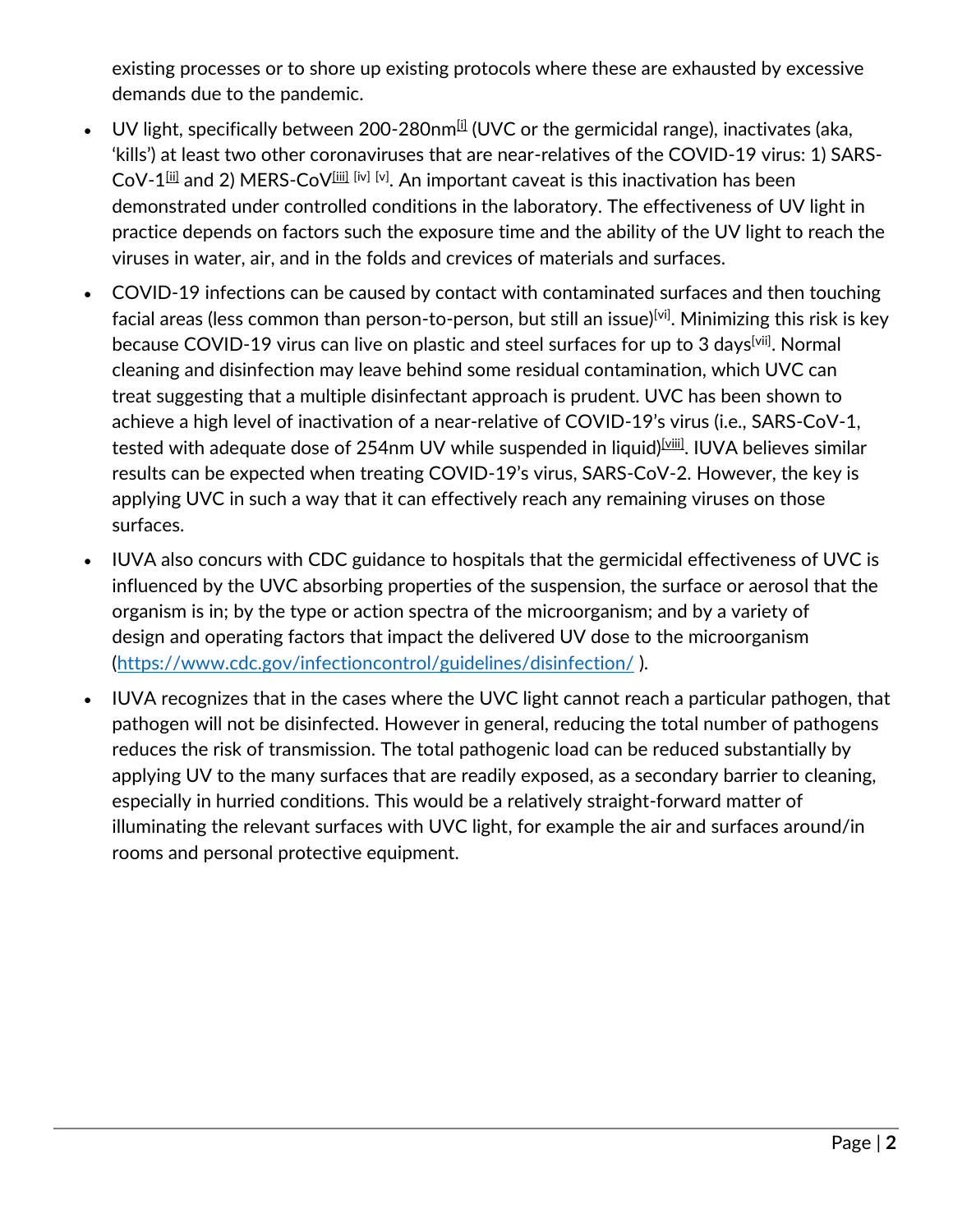#### **Are UVC disinfection devices safe?**

Like any disinfection system, UVC devices must be used properly to be safe.) They all produce varying amounts of UVC light in wavelengths of 200nm-280nm. This UVC light is much "stronger" than normal sunlight, and can cause a severe sunburn-like reaction to your skin, and similarly, could damage the retina of your eye, if exposed. Some devices also produce ozone as part of their cycle, others produce light and heat like an arc welder, others move during their cycles. Hence, general machine-human safety needs to be considered with all disinfection devices, and these considerations should be addressed in the operations manual, in the user training, and appropriate safety compliance.

#### **Are there performance standards and UVC validation protocols for UV disinfection devices?**

Given the wide array of UVC devices marketed for disinfection of air, water and solid surfaces, the lack of uniform performance standards and the highly variable degree of research, development and validation testing that is performed on different devices, the IUVA urges consumers to exercise caution when selecting equipment and look for evidence of third party testing as well as certification of device materials and electrical components by well-known organizations such as NSF, UL, CSA, DVGW-OVGW or other international requirements as applicable.

For UVC devices designed to inactivate air and solid surfaces in the healthcare industry, members of IUVA are working diligently with other national standards organizations in the lighting and healthcare industry to develop disinfection testing standards $^{[\underline{x}]}$ . The goal is to develop guidance that will help healthcare providers world-wide choose the best possible technologies for their institutions to use in the fight against multiple drug resistant organisms and other pathogens $^{[\chi\chi]}$ , like the COVID-19 virus.

*IUVA will soon post a website dedicated to UV and COVID-19, please email us at [info@iuva.org,](mailto:info@iuva.org) if you would like for us to send you alerts on website postings and other IUVA activities.*

#### **References:**

[i] "Miscellaneous Inactivating Agents - Guideline for Disinfection and Sterilization in Healthcare Facilities (2008);" Centers for Disease Control and Prevention, National Center for Emerging and Zoonotic Infectious Diseases (NCEZID), Division of Healthcare Quality Promotion (DHQP) *[\(https://www.cdc.gov/infectioncontrol/guidelines/disinfection/disinfection-methods/miscellaneous.html](https://nam12.safelinks.protection.outlook.com/?url=https%3A%2F%2Furldefense.proofpoint.com%2Fv2%2Furl%3Fu%3Dhttps-3A__www.cdc.gov_infectioncontrol_guidelines_disinfection_disinfection-2Dmethods_miscellaneous.html%26d%3DDwMFAg%26c%3Dc6MrceVCY5m5A_KAUkrdoA%26r%3DFacmT-q8w59bOXY2Z0rGdeA1p4ST3qMV13Ow7EEAWa0%26m%3DxpnXwZ8x682dhzEvkRUUUPdsi7lr1BsRyjCQDnxIBXc%26s%3DcTymgKitbtBcV5SOdYU-VghB6HkxP_nh2T5aQLmCidQ%26e%3D&data=02%7C01%7CJim.Malley%40unh.edu%7Ce4cd2db2155445bb4d7308d7d1ba09e5%7Cd6241893512d46dc8d2bbe47e25f5666%7C0%7C0%7C637208469270779122&sdata=%2BPnEfhL%2B%2BaF0IGylFNMY0LLNaXp8jQ2bD4c%2F8E7Onyk%3D&reserved=0) )*

[ii] "Large-scale preparation of UV-inactivated SARS coronavirus virions for vaccine antigen," Tsunetsugu-Yokota Y et al. Methods Mol Biol. 2008;454:119-26. doi: 10.1007/978-1-59745-181-9\_11.

[iii] "Efficacy of an Automated Multiple Emitter Whole-Room Ultraviolet-C Disinfection System Against Coronaviruses MHV and MERS-CoV," Bedell K et al. ICHE 2016 May;37(5):598-9. doi:10.1017/ice.2015.348. Epub 2016 Jan 28.